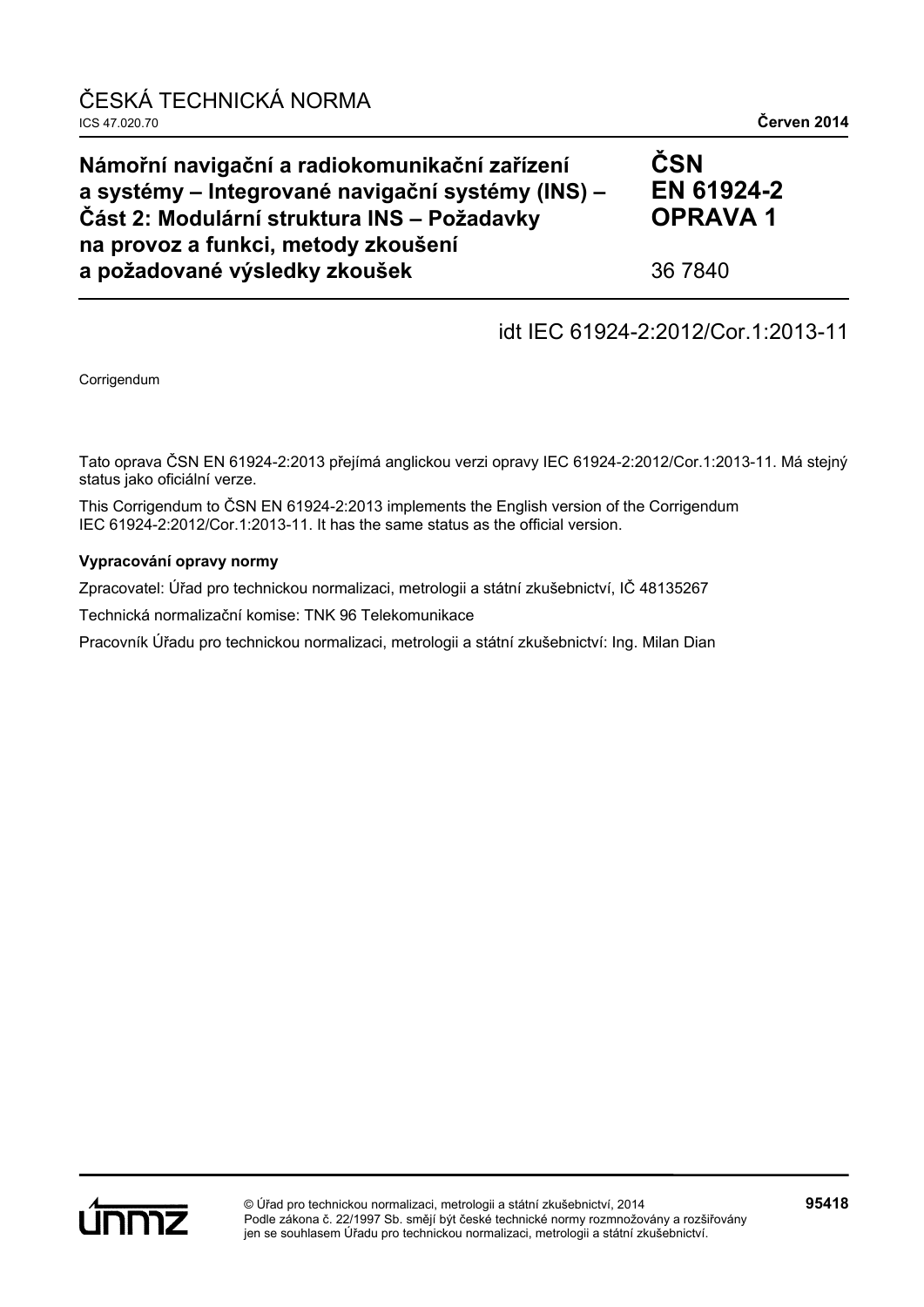#### **IEC 61924-2 (First edition – 2012)**

#### **Maritime navigation and radiocommunication equipment and systems – Integrated navigation systems – Part 2: Modular structure for INS – Operational and performance requirements, methods of testing and required test results**

## **CORRIGENDUM 1**

### **Clause K.2 ACM – Alert command**

*Replace, in the title and the sentence definition (fourth paragraph)* ACM *by* ACN *as follows:*

### **K.2 ACN – Alert command**

\$--ACN,hhmmss.ss, aaa, x.x, x.x, c, a\*hh <CR><LF>

### **Clause K.5 ARC – Alert command refused**

*Replace the existing sentence in this clause, by the following new sentence:*

\$--ARC, hhmmss.ss, aaa, x.x, x.x, c\*hh <CR><LF>



#### *Replace, in Note 5, ACM by ACN as follows:*

NOTE 5 Refused Alert Command: Indicates refused "Alert command" of a corresponding ACN sentence. This should not be a null field.

*This change of designation of the alert command has to be updated throughout IEC 61924-2 as follows:*

*Table of contents, the title of Table J.2 now reads*: Conversion from ACN to ACK

*Replace ACM by ACN in the following clauses, subclauses, tables and figures:*

| 8.9.1.1   | 3 <sup>rd</sup> paragraph |               |
|-----------|---------------------------|---------------|
| 8.9.5.2.2 | 4 <sup>th</sup> bullet    |               |
| Table F.1 | $3rd$ row                 |               |
| Table F.2 | $2^{nd}$ row              |               |
| J.3.1     | 7 <sup>th</sup> bullet    |               |
| J.3.1     | NOTE after 7th bullet     | 2 occurrences |
| J.3.2     | Title                     |               |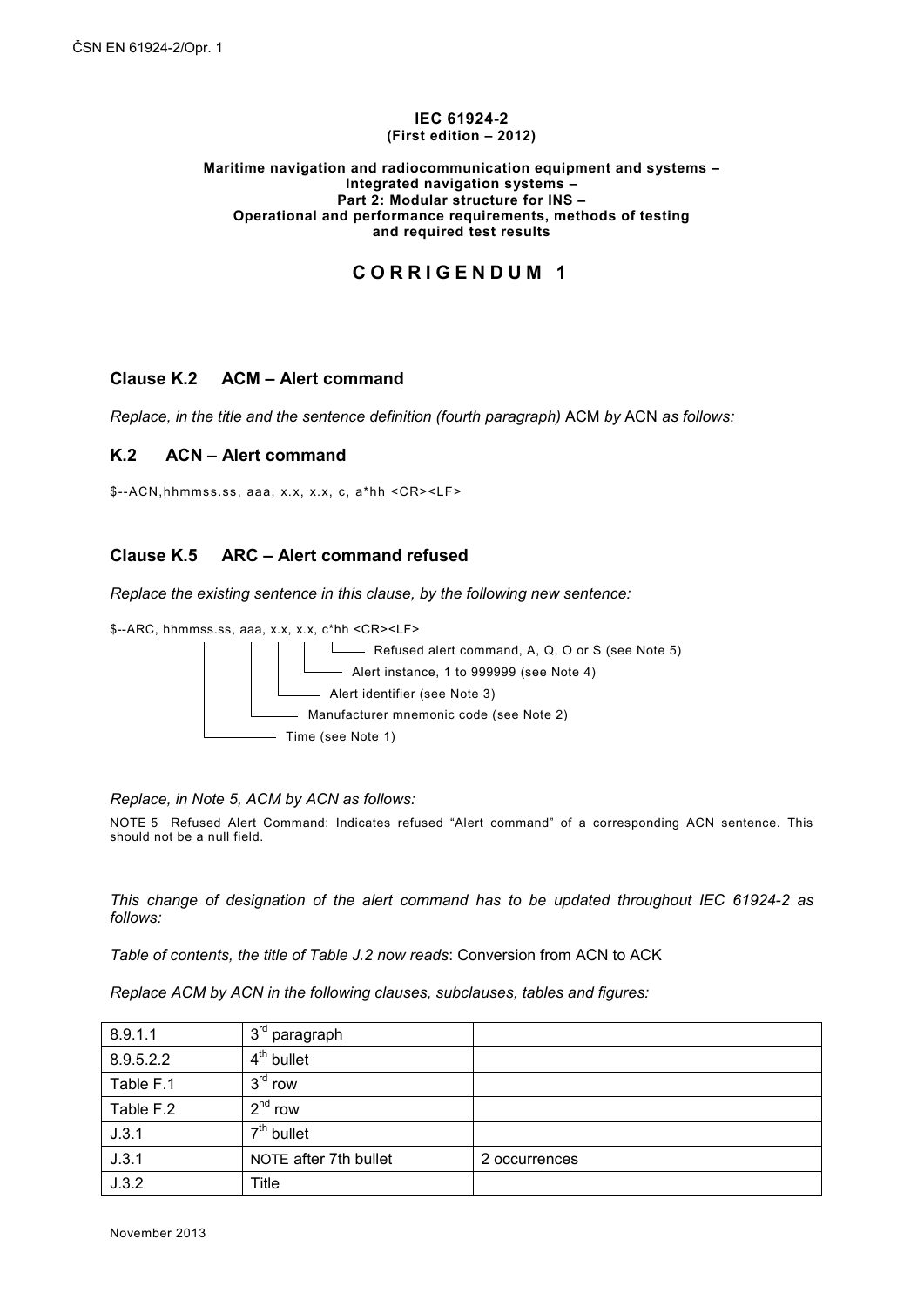| J.3.2      | $1st$ paragraph                             |                          |
|------------|---------------------------------------------|--------------------------|
| Table J.1  | $6th$ row                                   |                          |
| Table J.1  | $7th$ row                                   |                          |
| Table J.2  | Title                                       |                          |
| Table J.2  | 1 <sup>st</sup> row, column title           |                          |
| J.3.2      | example below Table J.2                     | 1 occurrence             |
| Figure J.1 |                                             | 1 occurrence, see below  |
| J.3.3      | 1 <sup>st</sup> paragraph, below Figure J.1 |                          |
| J.3.4      | 1 <sup>st</sup> paragraph, below Figure J.2 |                          |
| Clause J.4 | <b>Title</b>                                |                          |
| J.4.1      | 1 <sup>st</sup> paragraph                   | 2 occurrences            |
| Figure J.3 |                                             | 1 occurrence, see below  |
| Figure J.4 |                                             | 1 occurrence, see below  |
| J.4.6      | Title                                       |                          |
| J.4.6.1    | 1 <sup>st</sup> paragraph                   |                          |
| J.4.6.2    | 1 <sup>st</sup> paragraph                   |                          |
| Figure J.5 |                                             | 8 occurrences, see below |
| Clause K.3 | $2nd$ paragraph                             |                          |
| L.1.1      | 1 <sup>st</sup> paragraph                   |                          |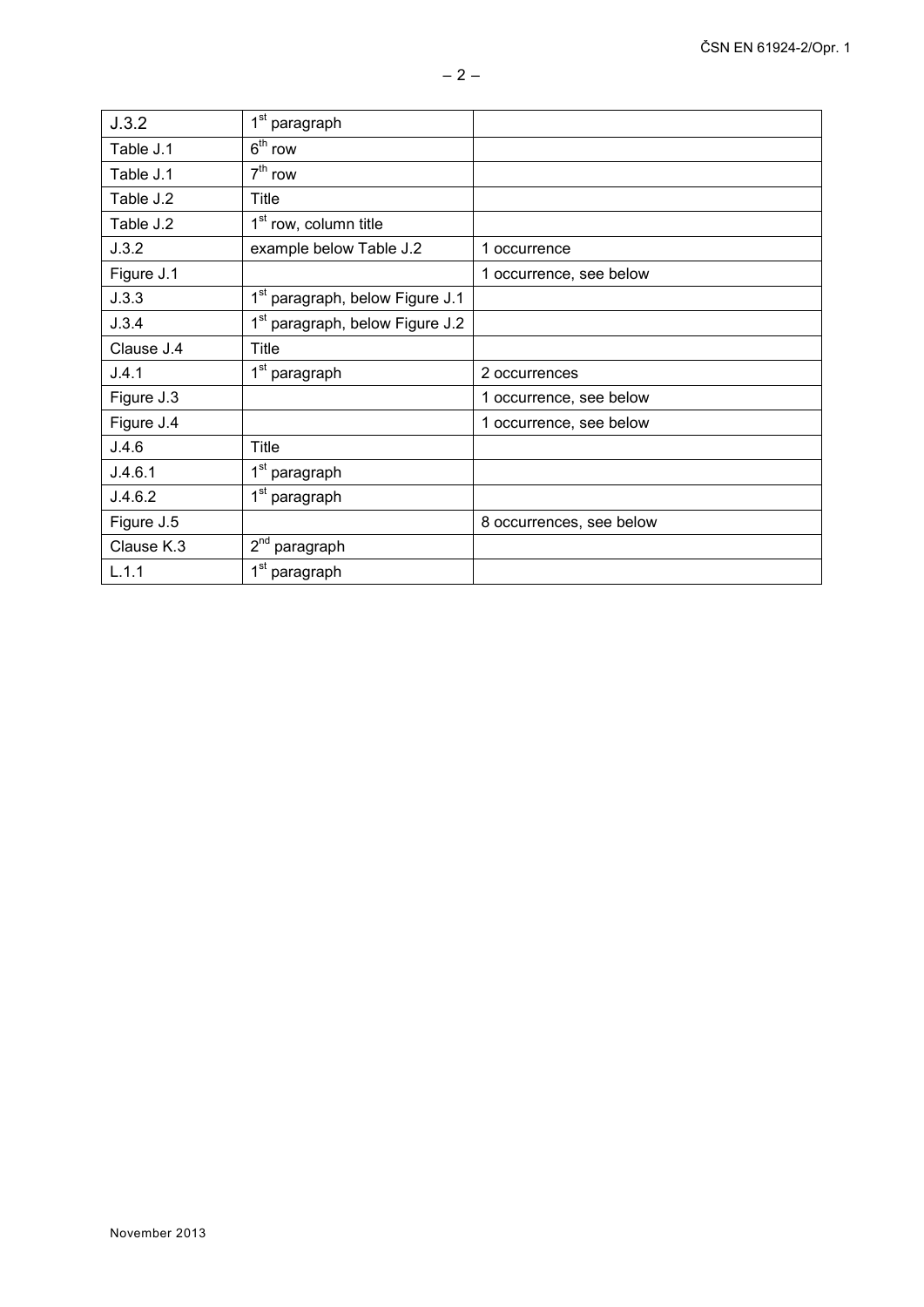

**Figure J.1 – Legacy sensor communication showing priority reduction**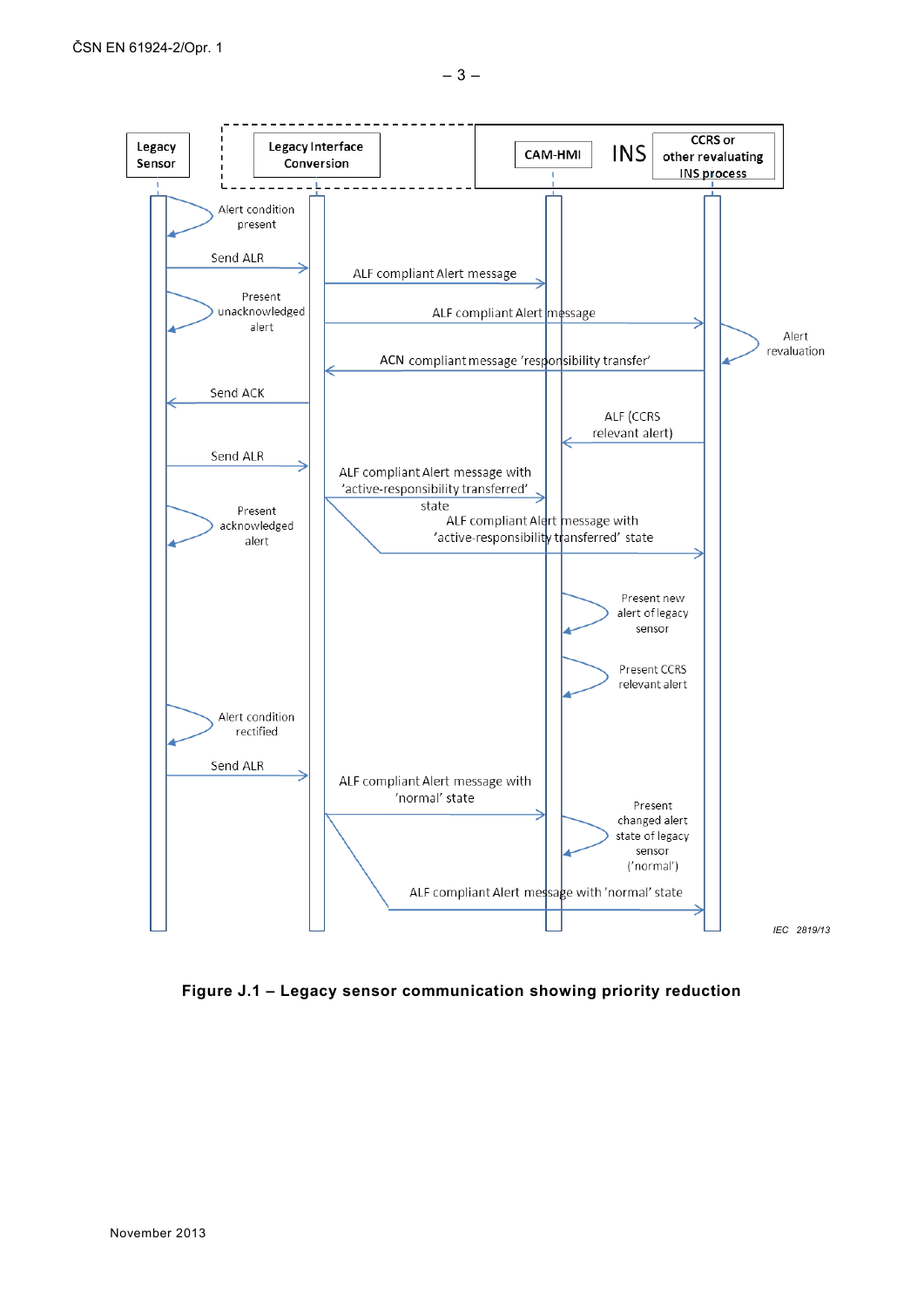

NOTE This Figure does not show the acknowledgement of the system relevant alert by the operator.

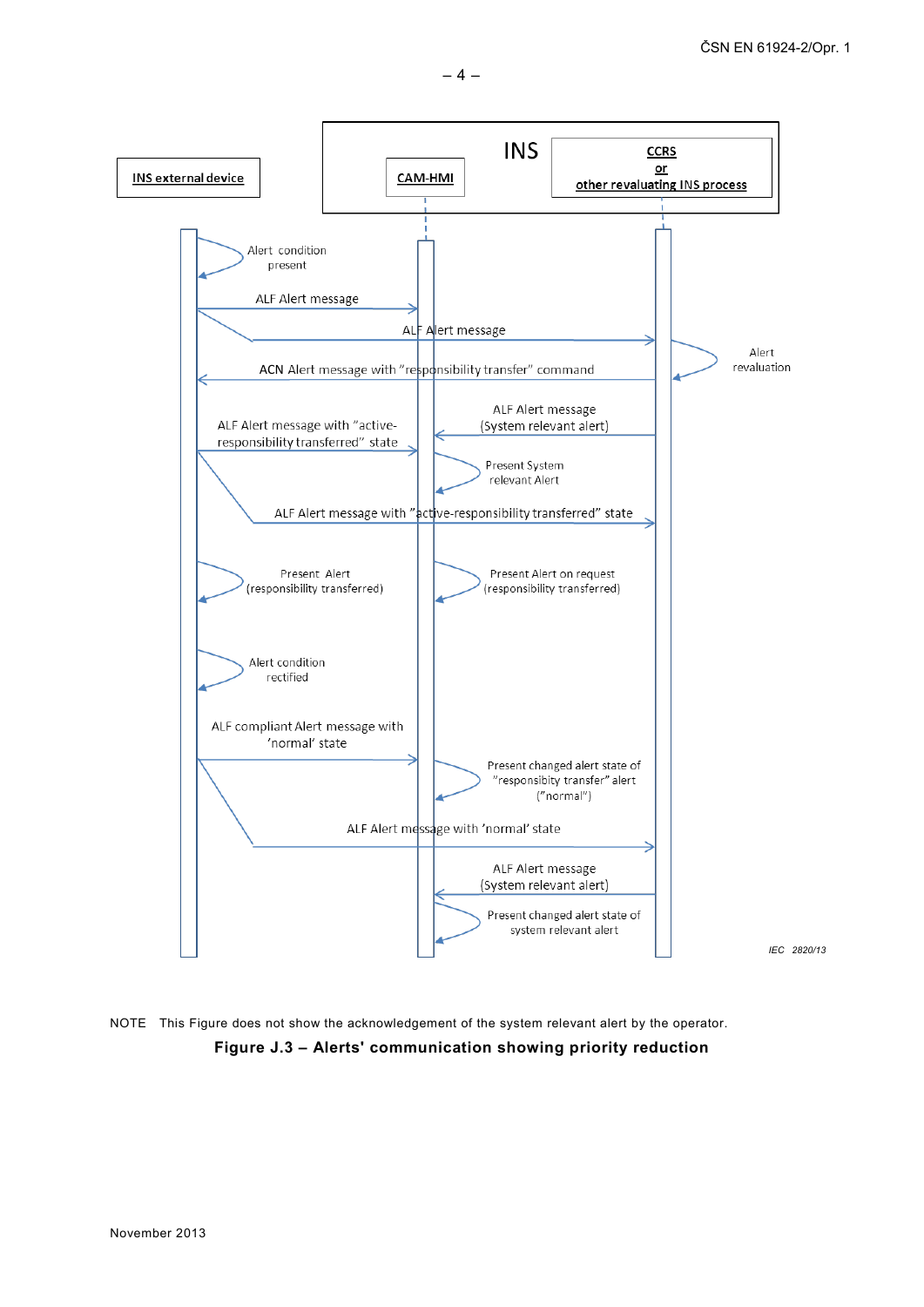

**Figure J.4 – Alerts with communication in case priority reduction is not possible**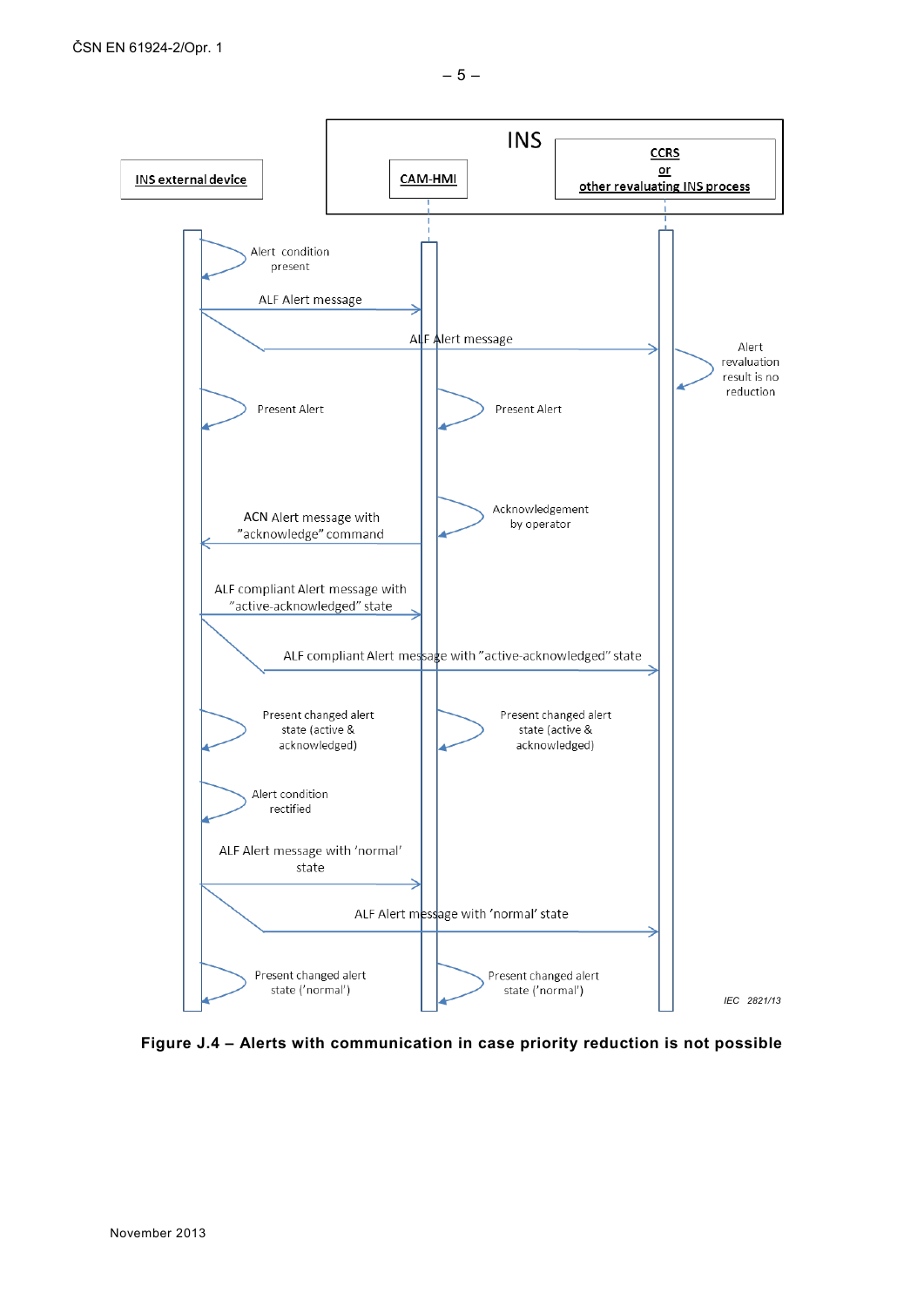

**Figure J.5 – Alert state diagram**